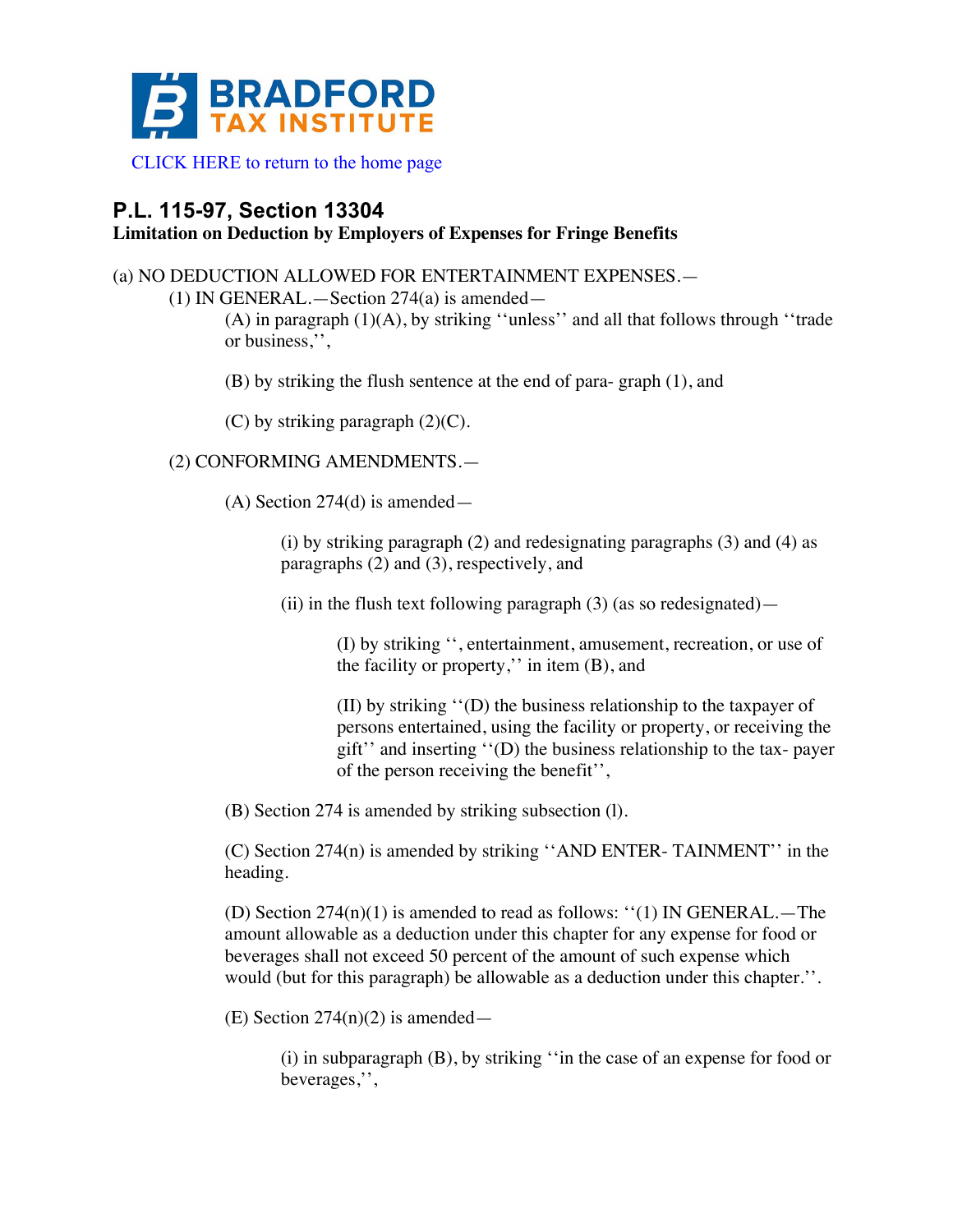(ii) by striking subparagraph  $(C)$  and redesignating subparagraphs  $(D)$  and (E) as subparagraphs (C) and (D), respectively,

(iii) by striking ''of subparagraph (E)'' the last sen- tence and inserting ''of subparagraph (D)'', and

(iv) by striking ''in subparagraph (D)'' in the last sentence and inserting "in subparagraph  $(C)$ ".(F) Clause (iv) of section 7701(b)(5)(A) is amended to read as follows:''(iv) a professional athlete who is temporarily in the United States to compete in a sports event—''(I) which is organized for the primary purpose of benefiting an organization which is described in section  $501(c)(3)$  and exempt from tax under section  $501(a)$ , "(II) all of the net proceeds of which are contributed to such organization, and,''(III) which utilizes volunteers for substantially all of the work performed in carrying out such event.''.

(b) ONLY 50 PERCENT OF EXPENSES FOR MEALS PROVIDED ON OR NEAR BUSINESS PREMISES ALLOWED AS DEDUCTION.—Paragraph (2) of section 274(n), as amended by subsection (a), is amended—

(1) by striking subparagraph (B),

(2) by redesignating subparagraphs  $(C)$  and  $(D)$  as subpara-graphs  $(B)$  and  $(C)$ , respectively,

(3) by striking ''of subparagraph (D)'' in the last sentence and inserting ''of subparagraph  $(C)$ <sup>"</sup>, and

(4) by striking ''in subparagraph (C)'' in the last sentence and inserting ''in subparagraph  $(B)$ ".

(c) TREATMENT OF TRANSPORTATION BENEFITS.—Section 274, as amended by subsection (a), is amended —  $(1)$  in subsection (a) —

(A) in the heading, by striking ''OR RECREATION'' and inserting ''RECREATION, OR QUALIFIED TRANSPORTATION FRINGES'', and

(B) by adding at the end the following new paragraph: ''(4) QUALIFIED TRANSPORTATION FRINGES.—No deduction shall be allowed under this chapter for the expense of any qualified transportation fringe (as defined in section  $132(f)$ ) provided to an employee of the taxpayer.'', and (2) by inserting after subsection (k) the following new subsection:''(l) TRANSPORTATION AND COMMUTING BENEFITS.—

''(1) IN GENERAL.—No deduction shall be allowed under this chapter for any expense incurred for providing any transportation, or any payment or reimbursement, to an employee of the taxpayer in connection with travel between the employee's residence and place of employment, except as necessary for ensuring the safety of the employee.

''(2) EXCEPTION.—In the case of any qualified bicycle com- muting